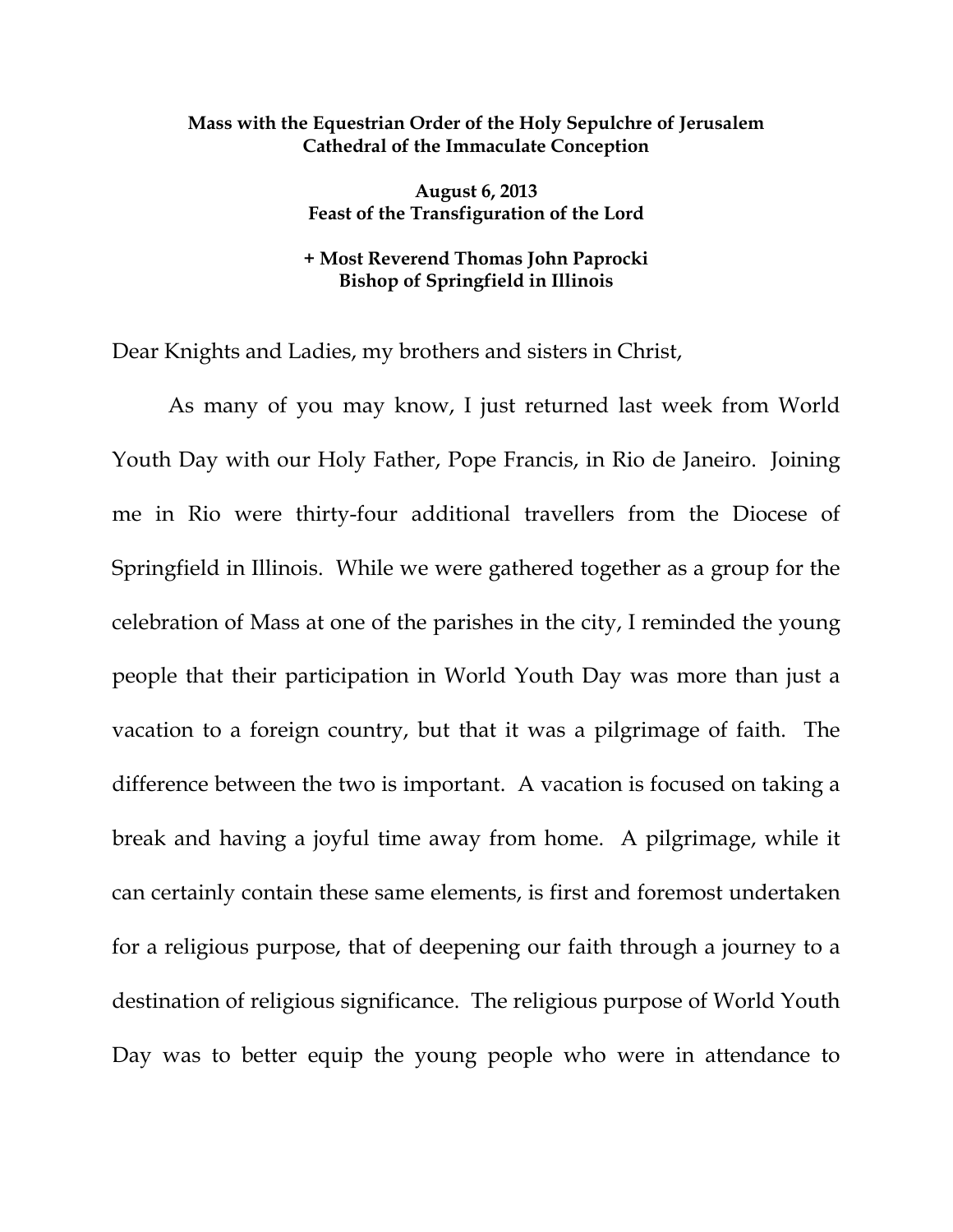become missionary disciples who would respond to Our Lord's command to "[g]o and make disciples of all nations!" (cf. Mt 28:19)

 The Feast of the Transfiguration, which we celebrate today, provides a helpful reflection on this notion of a pilgrimage and the effects intended from participation in one. In the Gospel, as Jesus is transfigured on Mount Tabor, Peter is overwhelmed by the experience of seeing the glory of the Lord and says: "Master, it is good that we are here; let us make three tents, one for you, one for Moses, and one for Elijah." (Lk 9:33) He very much would have liked to have stayed with this joyful experience, but this was not the reason that Jesus had taken them up the mountain in the first place. One of the purposes was, according to St. Thomas Aquinas, "to strengthen the hearts of His disciples with a view to" His coming Passion.<sup>1</sup> He wanted to give them hope so as not to be scandalized when He would undergo His suffering and death. Their experience would serve as a light for the darkness that would soon follow them as they journeyed toward Jerusalem. To Peter, the trip up the mountain may have seemed to be a vacation, but for Our Lord, it was a pilgrimage meant to strengthen the faith of the Apostles for the challenging road which lie ahead for them.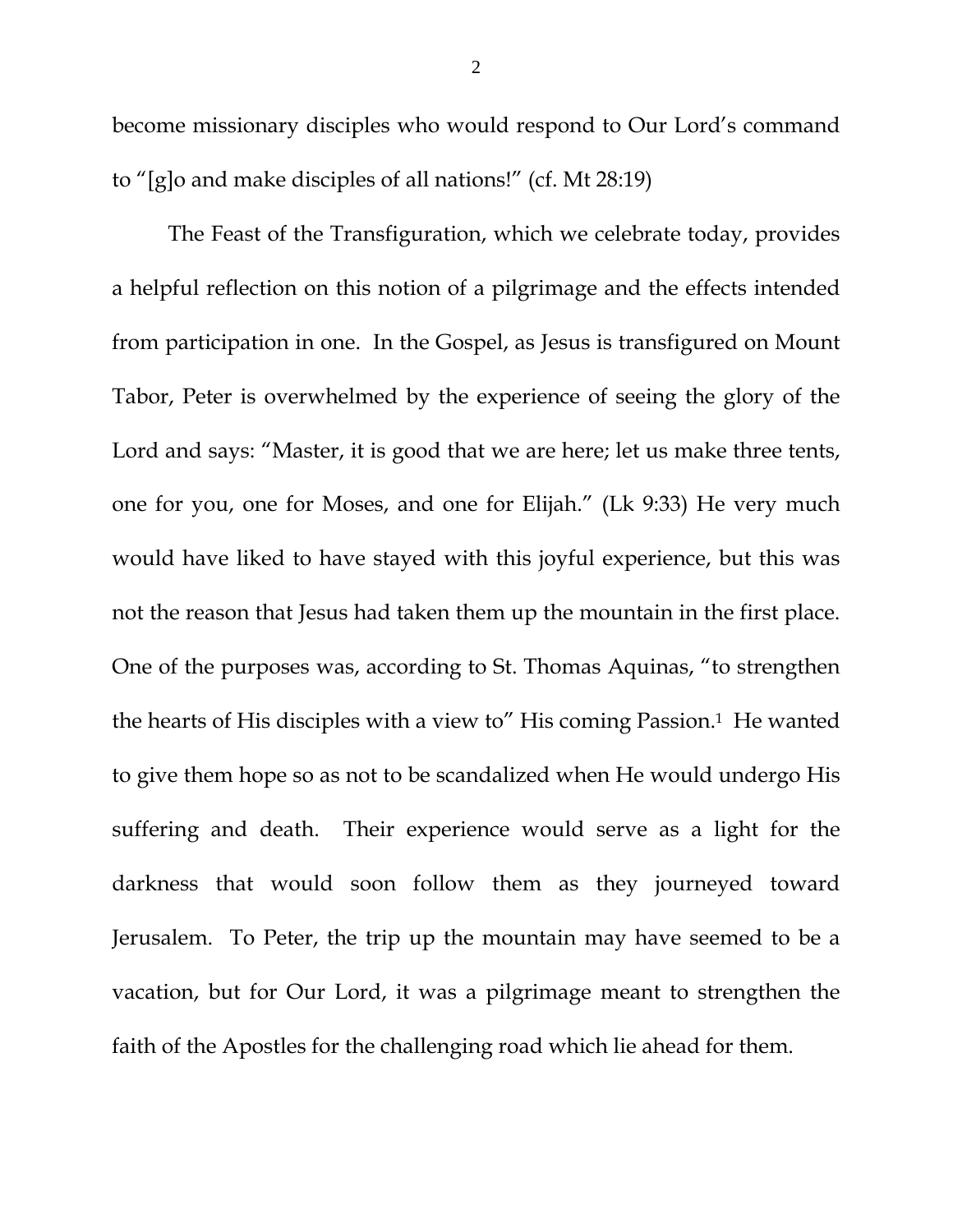This very same site of the Transfiguration continues to be a pilgrimage destination for thousands of people every year. How many people have been to the top of Mount Tabor, or one of the other many sites connected with the life of our faith in the Holy Land, and come away with a deepened appreciation of their faith and a greater desire to put their faith into practice in a more active way because of that pilgrimage experience? This is an important point for you as members of the Equestrian Order of the Holy Sepulchre of Jerusalem to be conscious of. One of your primary goals is to assist the dwindling number of Christians who live and work in the Holy Land to ensure that the Christian faith does not become a memory of the past. Closely related to that is the work that you undertake to ensure the protection of these holy sites of pilgrimage so that Christians throughout the world can continue to have the opportunity to experience these places which serve to deepen their faith. And in this way, you are making a very real and positive contribution, not just to those living in the Holy Land, but to the Universal Church. This contribution is given a special emphasis during this *Year of Faith*, which "is intended to contribute to a renewed conversion to the Lord Jesus and to the rediscovery of faith, so that the members of the Church will be credible and joy-filled witnesses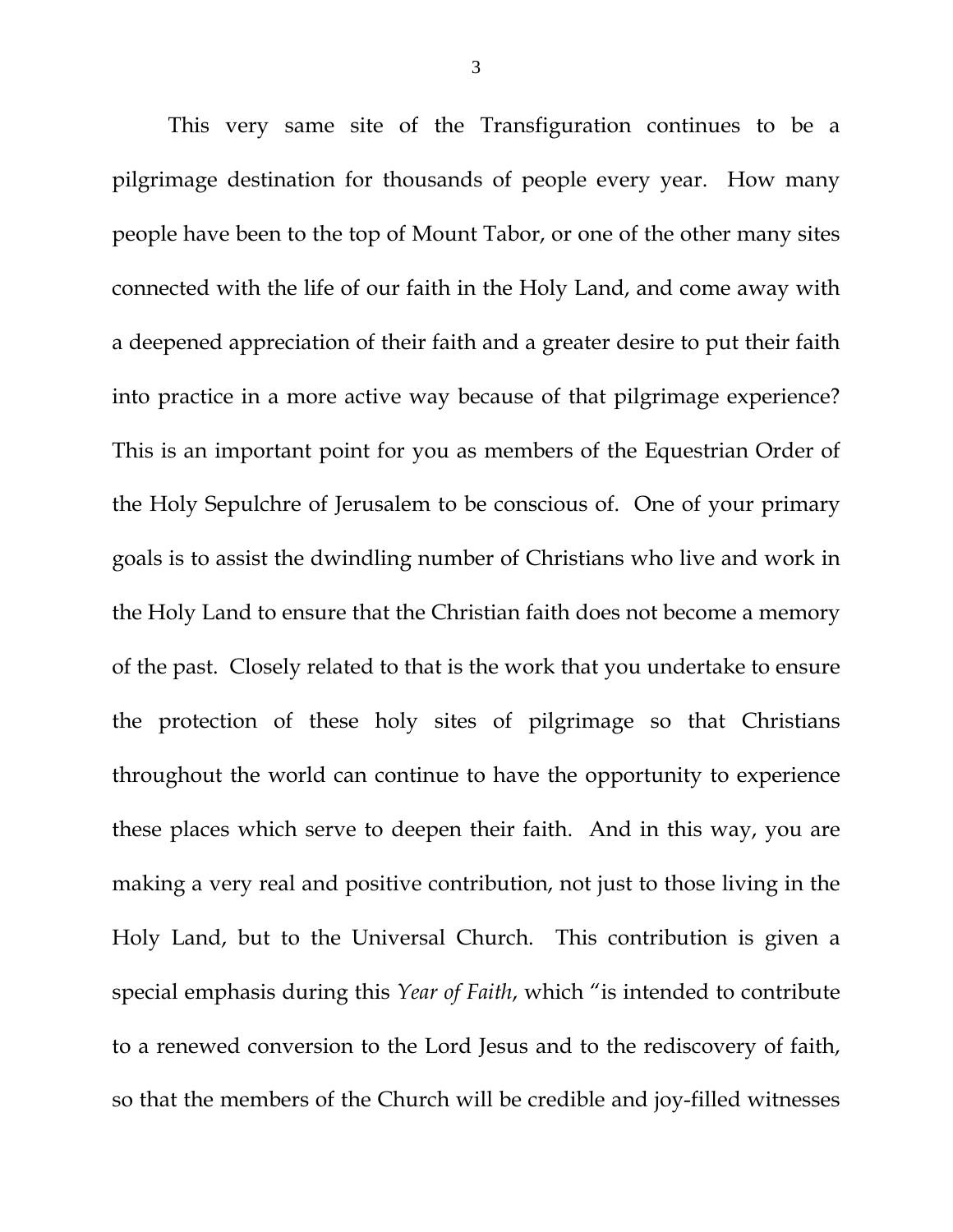to the Risen Lord in the world of today - capable of leading those many people who are seeking it to the 'door of faith.'"2 In the pastoral recommendations for the *Year of Faith* issued by the Congregation for the Doctrine of the Faith, pilgrimages to the Holy Land are specifically mentioned as one of the ways of achieving the goal of this rediscovery of the faith.3 May you be encouraged in the work you undertake in supporting the Holy Land, knowing the invaluable contribution that you are making in a particular way during this time of emphasis on the gift of our faith.

Our celebration of the Transfiguration of the Lord is also an opportunity for us to reflect individually on our own pilgrimage of discipleship. We have many opportunities throughout our lives to ascend the mountain of the Lord and experience a more profound experience of closeness with God. We need not travel across the world to have these experiences, but can encounter them in our daily lives, especially through our participation in the Holy Mass. We are raised up, as it were, to the heights of Heaven to join the angels and saints in giving praise to God. And although we would certainly like to stay where we are in the midst of God's glory, we know that we must return to the world in which we live to